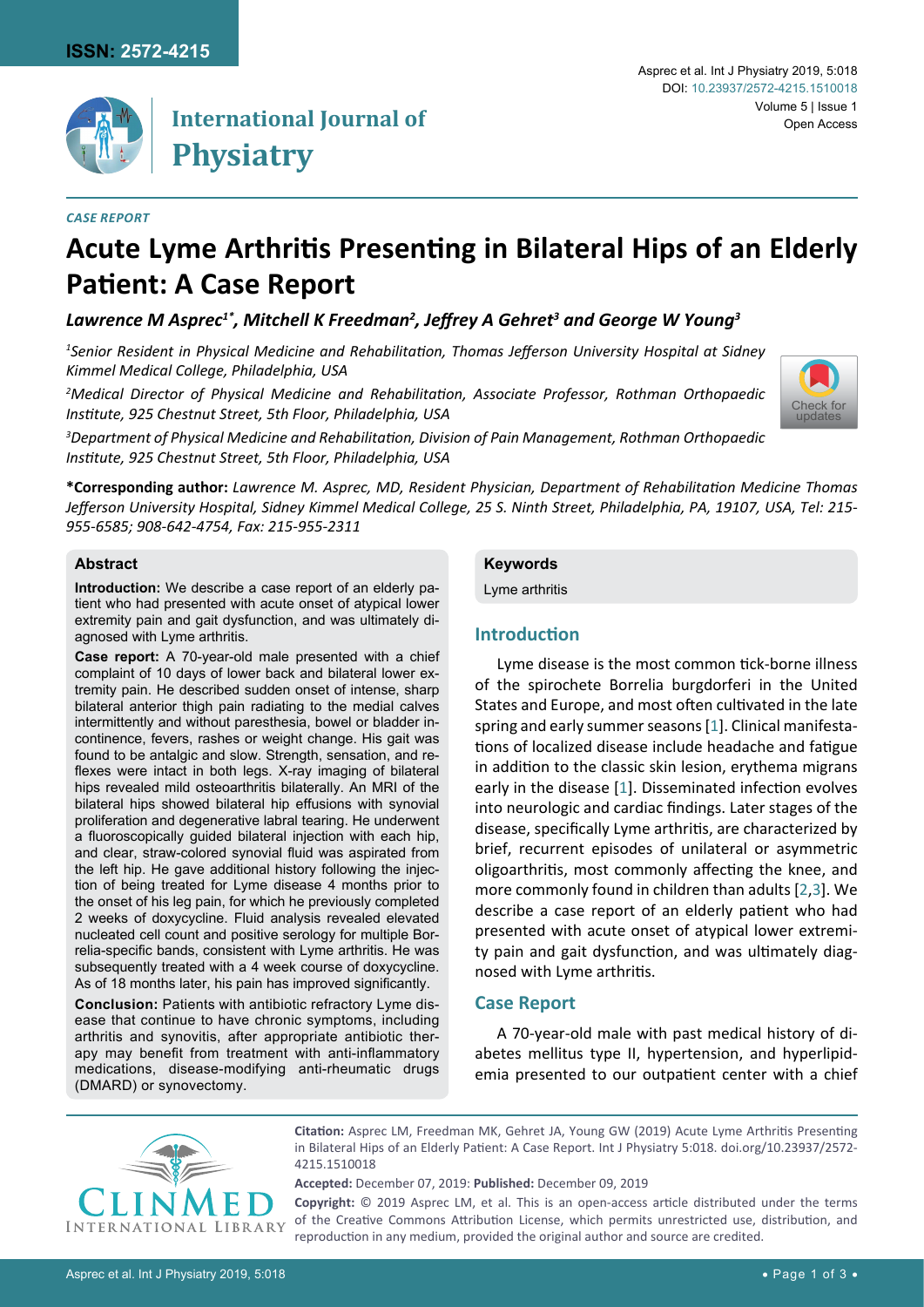complaint of 10 days of lower back and bilateral lower extremity pain. He described sudden onset of intense, sharp bilateral anterior thigh pain radiating to the medial calves intermittently. He denied paresthesia. The pain was worse at night and when changing positions from sitting to standing, but improved with walking. He denied bowel or bladder incontinence, fevers, rashes or weight change. His primary care physician initiated a course of methylprednisolone and atorvastin was discontinued, resulting in mild improvement in pain. On physical examination, he was found to have pain with range of motion of the hips, left greater than right. He did not have any focal tenderness in the back or hips. His gait was found to be antalgic and slow. Strength, sensation, and reflexes were intact in both legs.

X-ray imaging of bilateral hips revealed mild osteoarthritis bilaterally. MRI of his lumbar spine was unchanged from a previous MRI and revealed multilevel spondylotic changes and grade I spondylolisthesis at L5-S1 in addition to a left foraminal disc herniation at the same level. An MRI of the bilateral hips showed bilateral hip effusions with synovial proliferation and degenerative labral tearing. He underwent a fluoroscopically guided bilateral hip injection with each hip receiving 40 mg depo-medrol and 2 mL of 1% lidocaine; 6 mL of clear, straw-colored synovial fluid was aspirated from the left hip. He gave additional history following the injection of being treated for Lyme disease 4 months prior to the onset of his leg pain. He was treated with 2 weeks of doxycycline after the diagnosis based on a bullseye rash and positive serological testing. The fluid was sent for analysis and revealed elevated nucleated cell count of 15677, predominantly lymphocytes, and positive serology for a total of eight Borrelia-specific bands, consistent with Lyme arthritis. Synovial fluid crystals, cultures, and gram staining were negative. He was subsequently treated with a 4 week course of doxycycline. As of 18 months later, he has 2/10 pain in the groin and anterior thigh bilaterally when changing positions from seated to standing.

#### **Discussion**

Hip pain is a common diagnosis in adults. The differential diagnoses of acute hip pain in the elderly include mechanical injury, osteoarthritis, avascular necrosis, transient synovitis, inflammatory arthritis, septic arthritis, gout, pseudogout and less likely the various seronegative spondyloarthropathies [[1](#page-2-0)]. In certain endemic areas, specifically the Northeastern area of the United States and various areas of Europe (Slovenia, Austria, and Lithuania), Lyme disease is important to include in the differential [[1](#page-2-0)].

Lyme arthritis is characterized by intermittent or persistent monoarthritis or asymmetric oligoarthritis frequently involving the knee, and less commonly the shoulders, ankles, elbow, temporomandibular joint, wrist, and hips [[2](#page-2-1)]. Onset of arthritis, after developing erythema migrans, ranges from a few days to years with most cases occurring within the first three to six months [[2,](#page-2-1)[4](#page-2-3)]. Fewer than 5 joints are usually affected at one time with children having more joints affected than adults [[5\]](#page-2-4). Knee swelling, warmth and an effusion in Lyme patients are typically not painful with range of motion on exam or weight bearing which helps differentiate it from septic arthritis [[6](#page-2-5)]. Systemic symptoms, such as fever, headache and myalgias, are uncommon with generalized fatigue being the most common associated symptom [\[6](#page-2-5)]. Chronic joint dysfunction (cartilage or bone erosion) is rare even without treatment. However, up to 60% of patients will develop arthritis in the late stages of the disease if not previously treated [[2](#page-2-1)].

Serologic testing is the mainstay in Lyme disease diagnosis [[6](#page-2-5)-[8\]](#page-2-6). The CDC recommends a two-step process where samples are first tested using enzyme-linked immunosorbent assay for antibodies to B burgdorferi. Samples with a positive or equivocal result are then tested by Western blotting for presence of IgM or IgG antibody responses with findings interpreted per CDC guidelines [\[7](#page-2-7)]. Due to Lyme arthritis being a late disease manifestation, patients will have IgG antibody responses. Synovial fluid analysis is achieved using polymerase chain reaction (PCR) testing for B. burgdorferi DNA, due to joint fluid cultures commonly resulting as negative. PCR testing of synovial fluid in Lyme arthritis patients are typically positive before antibiotic therapy and usually negative after appropriate antibiotic treatment [[8](#page-2-6)]. Synovial fluid analysis is usually performed to rule out other entities such as gout and infection. Typical range for joint fluid white cell counts in Lyme arthritis is 10,000 to 25,000 cells/mm<sup>3</sup> [\[2](#page-2-1)]. Serologic testing, such as complete blood count and rheumatological factors, are usually negative with the possible exception of elevated inflammatory markers. Imaging studies are not necessary for Lyme arthritis diagnosis but can be performed to investigate for alternative diagnosis. In adult patients, X-ray may show degenerative changes, but symptom severity is often out of proportion to arthritic severity; MRI may show synovial thickening and joint effusion [[9](#page-2-8)]. For those patients that suffer with chronic Lyme arthritis, inflammatory joint destruction may be seen with periarticular osteoporosis, cartilage destruction and bone erosions [[9](#page-2-8)].

Treatment of adults with Lyme arthritis is usually successful with a 28 day course of doxycycline (100 mg twice daily), amoxicillin (500 mg three times daily) or cefuroxime axetil (500 mg twice daily). An additional 4 weeks of oral antibiotics can be given to those patients whose symptoms have improved but are not completely resolved with 2-4 weeks of intravenous ceftriaxone reserved for those whose symptoms are unchanged or worsened. If an individual remains symptomatic after